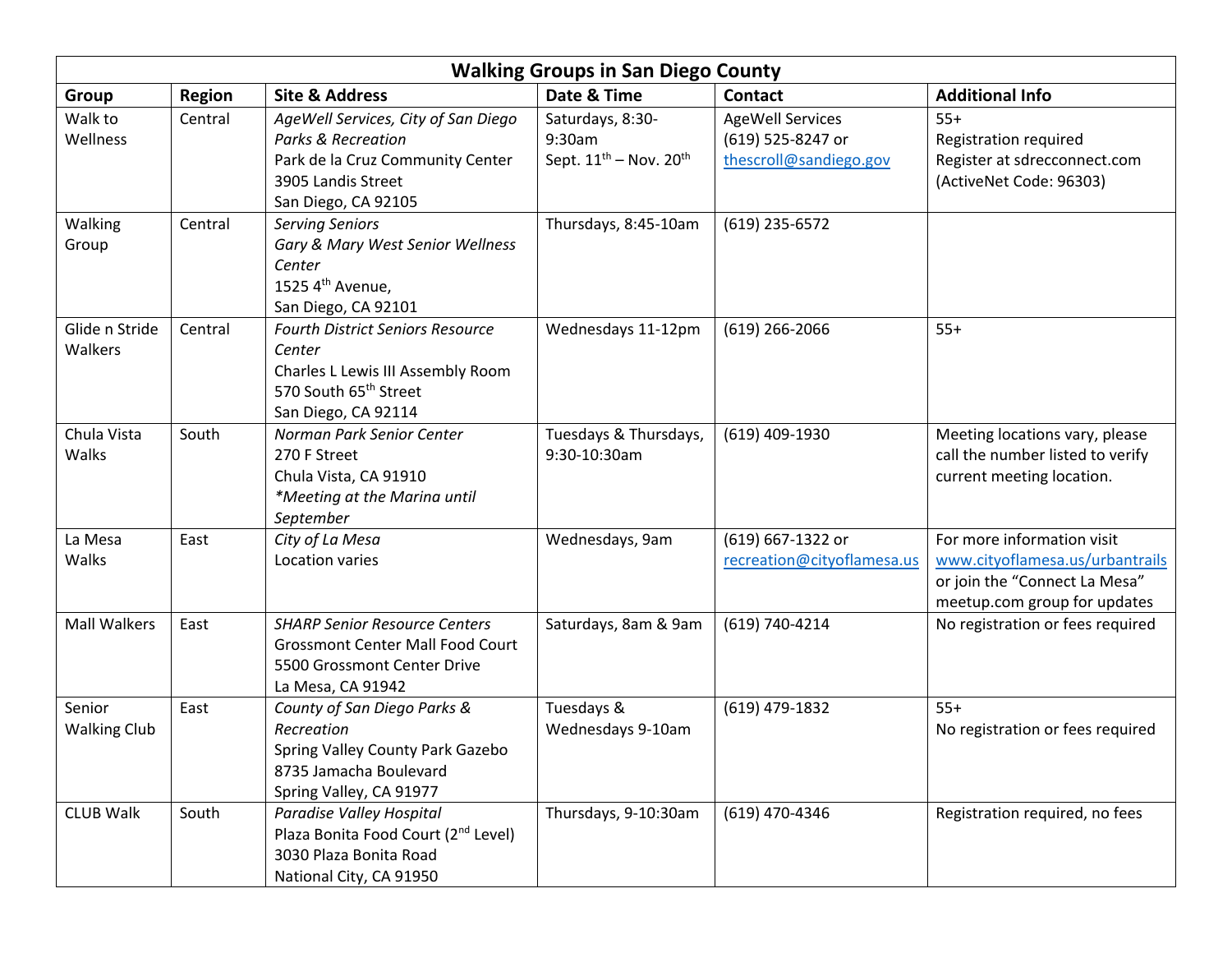|                                                  |                  | *Enter through the entrance next to                                                                                                             |                                |                                                                                 |                                                                                                                                                            |
|--------------------------------------------------|------------------|-------------------------------------------------------------------------------------------------------------------------------------------------|--------------------------------|---------------------------------------------------------------------------------|------------------------------------------------------------------------------------------------------------------------------------------------------------|
|                                                  |                  | The Broken Yolk restaurant on the                                                                                                               |                                |                                                                                 |                                                                                                                                                            |
|                                                  |                  | East side of the mall                                                                                                                           |                                |                                                                                 |                                                                                                                                                            |
| Walkabout<br>International                       | Varies           | Walkabout International                                                                                                                         | Days & times vary              | (619) 231-7463                                                                  | Meeting locations, days, and<br>times vary. Please visit<br>www.walkabout-int.org to learn<br>more about current groups.                                   |
| Merry-Go-<br>Round Walk                          | Central          | Walkabout International<br>Zoo Place & Park Boulevard<br>San Diego, CA 92101<br>*Meet at the Carousel in front of<br>the San Diego Zoo          | Sundays, 8:15am-<br>11:15am    | (858) 735-7557                                                                  | Must have a mask with you.                                                                                                                                 |
| Shelter Island<br>Walk & Talk                    | North<br>Central | Walkabout International<br>2230 Shelter Island Drive<br>San Diego, CA 92106<br>*Meet to the right of Bali Hai by the<br>lamp post and handrails | Thursdays, 10am-<br>11am       | (619) 222-3800                                                                  | Must have a mask with you.                                                                                                                                 |
| <b>Sunrise Series</b>                            | Varies           | Walkabout International                                                                                                                         | Mondays & Thursdays,<br>6:30am | (619) 231-7463                                                                  | Meeting locations vary. Please<br>visit www.walkabout-int.org to<br>learn more. Must have a mask<br>with you.                                              |
| <b>Membership Groups</b>                         |                  |                                                                                                                                                 |                                |                                                                                 |                                                                                                                                                            |
| Front<br>Runners &<br>Walkers (all<br>ages)      | Central          | <b>Front Runners &amp; Walkers</b><br>6 <sup>th</sup> Avenue & Laurel<br>San Diego, CA 92103                                                    | Saturdays, 8am                 | (619) 857-8719 or Contact<br>Us - Front Runners &<br><b>Walkers (frwsd.org)</b> | Membership required; due to<br>COVID-19 membership fees have<br>been temporarily waived<br><b>Membership Form - Front</b><br>Runners & Walkers (frwsd.org) |
| Walking<br>Group 'Street<br>Walkers'             | North<br>Coastal | Oceanside Newcomers & Friends                                                                                                                   | Thursdays, 9am                 | onfcontact@gmail.com                                                            | Membership dues \$30 per year;<br>non-members can participate as<br>a guest in any 2 activities                                                            |
| <b>YMCA</b><br><b>Walking Club</b><br>(all ages) | North<br>Central | Ryan Family YMCA<br>4390 Valeta Street<br>San Diego, CA 92107<br>*Front entrance meeting area                                                   | Wednesdays, 8-<br>8:50am       | (619) 226-8888                                                                  | YMCA membership required. No<br>registration or additional fees.<br>Can participate in the class for<br>free as a guest twice with a guest<br>pass.        |
| <b>YMCA</b><br><b>Walking Club</b><br>(all ages) | North<br>Coastal | Magdalena Ecke Family YMCA<br>200 Saxony Road<br>Encinitas, CA 92024<br>*East lobby meeting area                                                | Saturdays, 8:15-<br>9:45am     | (760) 942-9622                                                                  | YMCA membership required. No<br>registration or additional fees.<br>Can participate in the class for                                                       |